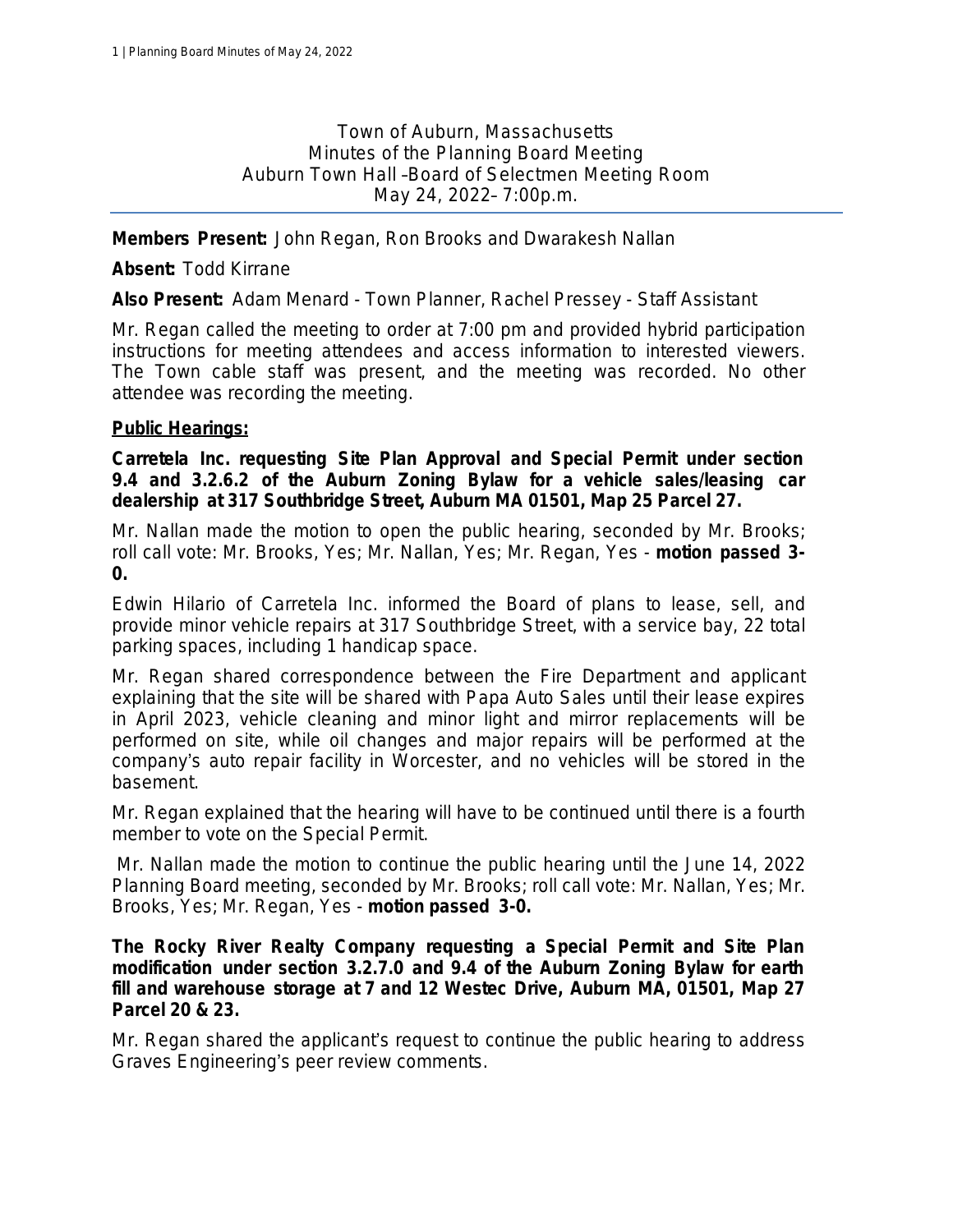Mr. Nallan made the motion to continue the public hearing until the June 14, 2022 Planning Board meeting, seconded by Mr. Brooks; *roll call vote: Mr. Nallan, Yes; Mr. Brooks, Yes; Mr. Regan, Yes* - *motion passed 3 -0.*

### **Robert Lemansky for G. L. McKinstry Trust, for a Definitive Subdivision Plan for a two lot single family home development with site improvements on property located at Claire Drive and Linda Avenue Auburn MA 01501 .**

Mr. Nallan made the motion to continue the public hearing until the June 14, 2022 Planning Board meeting, seconded by Mr. Brooks; *roll call vote: Mr. Brooks, Yes; Mr. Nallan, Yes; Mr. Regan, Yes* - *motion passed 3-0.*

# **Discussion:**

### **Rocco Antonelli Curtis Street Subdivision Covenant and Mylar**

Mr. Menard informed the Board that Town Counsel is reviewing the covenant prior to the Board signing the mylar plan.

### **Minutes:**

### **04-26-2022**

Mr. Nallan made the motion to approve the April 26, 2022 Planning Board meeting minutes, seconded by Mr. Brooks; *roll call vote: Mr. Brooks, Yes; Mr. Nallan, Yes; Mr. Regan, Yes*- *motion passed 3-0.*

#### **Chairman Updates:**

Mr. Regan announced Mr. Chambers election to the Board of Selectmen, thanked him for his service on the Planning Board and wished him success in his new role.

# **Town Planner Updates:**

Mr. Menard encouraged interested residents to apply for the two Planning Board vacancies.

#### **Adjournment:**

Mr. Nallan made the motion to adjourn at 7:15pm, seconded by Mr. Brooks; *roll call vote: Mr. Nallan, Yes; Mr. Brooks, Yes; Mr. Regan, Yes* - *motion passed 3-0.*

Next meeting will be June 14, 2022 at 7:00 PM.

Respectfully Submitted,

Rachel Pressey, Staff Assistant to the Town Manager

To access video playback of the Planning Board meetings, please visit www.auburnguide.com and click the "Playback of Government Meetings" link on the homepage.

# **Planning Board Packet Documents**

• Site Plan Application - 317 Southbridge Street